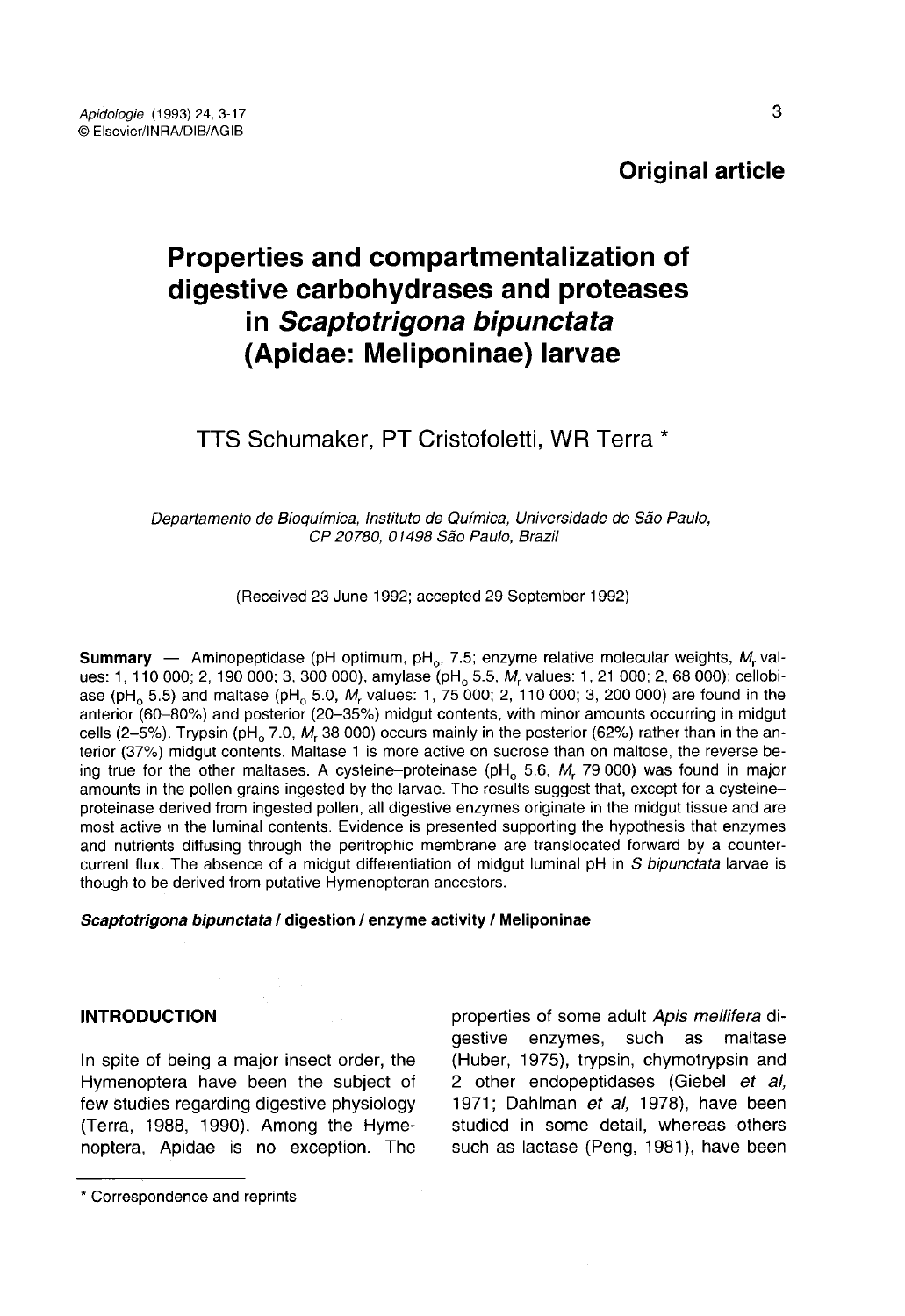poorly characterized. Only the midgut compartmentalization of trypsin has been studied. This enzyme occurs in midgut cells and in luminal spaces inside (endoperitrophic) and outside (ectoperitrophic) the peritrophic membrane (Moritz and Crailsheim, 1987; Jimenez and Gilliam, 1989).

The absorption sites for leucine and glucose have been found in the anterior two-thirds of the honeybee ventriculus (Crailsheim, 1988a, b). These data, together with a detailed ultrastructural and cytochemical study of adult Apis mellifera midgut, led Jimenez and Gilliam (1990) to propose that in these bees enzymes and nutrients diffusing through the peritrophic membrane are translocated forward by a counter-current flux (endoectoperitrophic circulation), as previously described for other insects (see review in Terra, 1990). In spite of these reports, a detailed model for the digestion by adult bees of the material extruded from or present on the walls of pollen grains is not available. Moreover, digestive physiology in larval bees is still being investigated, and only the properties of trypsin and chymotrypsin have been determined to some extent in larval bees (Dahlman et al, 1978).

In this paper we describe the distribution and properties of several hydrolases occurring in different midgut regions of Scaptotrigona bipunctata (Apidae, Meliponinae) larvae. The results suggest that except for a cysteine-proteinase derived from ingested pollen, all digestive enzymes originate in the midgut tissue and are most active in the luminal contents. In addition, evidence is presented suggest-<br>ing the existence of an endoexistence ectoperitrophic circulation of digestive enzymes and nutrients, and that the larval bees have lost a midgut differentiation of midgut luminal pH hypothetically present in Hymenopteran ancestors.

#### MATERIALS AND METHODS

#### Animals

Scaptotrigona bipunctata (Lepeletier, 1836) (Hymenoptera: Apidae: Meliponinae) combs with 5th instar larvae were collected from free-flying colonies. The 5th instar is the last larval instar stage (Cruz-Landim and Mello, 1981). Only larvae with midgut containing ample food and showing no connection between the midgut and the hindgut (hindgut lacking food) were used in the determinations.

## pH of gut contents

S bipunctata larvae were immobilized by placing them on crushed ice and were then dissected in cold 231 mM NaCl. The rinsed midguts were transferred to a glass slide and sectioned in 3 parts of approximately the same length. To the contents of each section was added 20 μl of a 10-fold dilution of a universal pH indicator (pH 4-10) or 20 μl of 0.04% methyl red. The resulting colored solutions were compared with suitable standards.

## Preparation of samples of pollen and of gut sections

Samples (67 mg) of pollen collected by S bipunctata were suspended in 1 ml of 5 mM cit-<br>rate-sodium phosphate buffer pH 5.6 containing 3 mM EDTA (for abbreviations, see table I) and 1.5 mM DTT. The suspensions were ruptured with a sonicator semimicroprobe (Branson 250), with output set at 3 using 3 pulses of 30-s each at 10-s intervals. The sonicates were then homogenized in a Potter-Elvehjem homogenizer, passed through a 100-μm pore size nylon mesh and centrifuged at 100 000 g for 60 min at 4  $^{\circ}$ C. The resulting supernatants were used as pollen enzyme sources.

Larvae were dissected as described above. After the removal of the midgut, the tissue and the peritrophic membrane with contents were pulled apart and sectioned in an anterior and a posterior region. After being thoroughly rinsed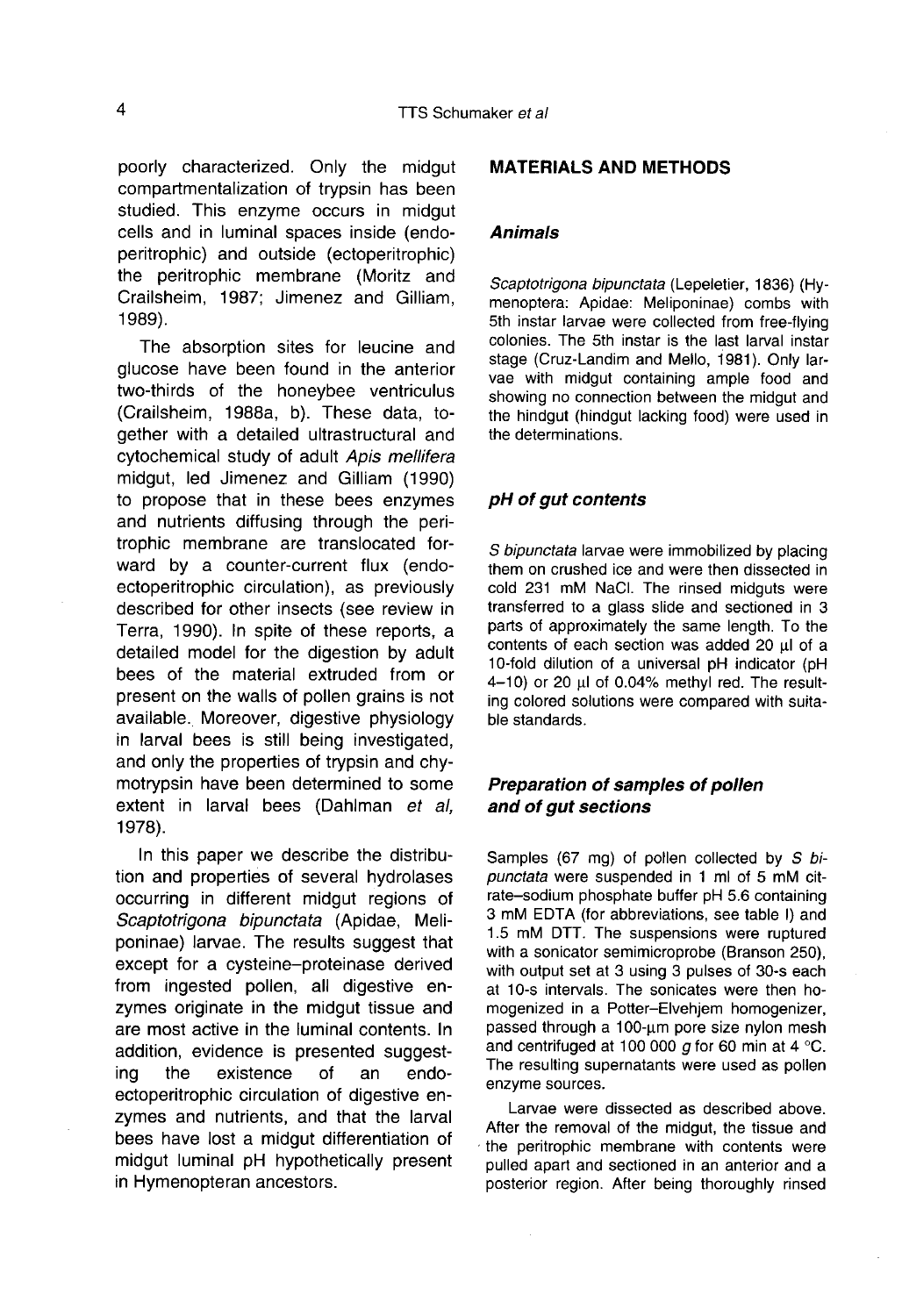| Enzyme                                                                                                                                                                  | Substrate                                                                                                | Concentration                                                                                              | Fр                                 | or group determined<br>Substance                                                                                                                  | Ref                                                                                                                                                                                                                                                                 |
|-------------------------------------------------------------------------------------------------------------------------------------------------------------------------|----------------------------------------------------------------------------------------------------------|------------------------------------------------------------------------------------------------------------|------------------------------------|---------------------------------------------------------------------------------------------------------------------------------------------------|---------------------------------------------------------------------------------------------------------------------------------------------------------------------------------------------------------------------------------------------------------------------|
| Alkaline phosphatase<br>Proteinase (Cysteine)<br>Glutamyl transferase<br>Maltase<br>Proteinase (total)<br>Aminopeptidase<br>Amylase<br>Cellobiase<br>Sucrase<br>Trypsin | LpNA<br>Starch<br>Cellobiose<br>CepNA, Gly-Gly<br>Maltose<br>BANA<br>BANA<br>Sucrose<br>BAPA<br><u>բ</u> | mM, 10 mM<br>mM<br>5.6 mM<br>1<br>$\sum_{i=1}^{n}$<br>Mm<br>E<br>ξ<br>$0.83 -$<br>0.5%<br>0.5%<br>ير<br>19 | $5.5 - 7.5$<br>$5.0$<br>5.6<br>5.6 | Nitrophenolate<br>Nitroaniline<br>Reducing groups<br>Glucose<br>Nitroaniline<br>Glucose<br>Naphthylamine<br>Nge released<br>litroaniline<br>Gaose | Erlanger <i>et al</i> (1961)<br>Noelting and Bernfeld (1948)<br>Dahlqvist (1968)<br>Erlanger <i>et al</i> (1961)<br>Dahlqvist (1966)<br>Hopsu <i>et al</i> (1966)<br>Charney and Tomarelli (1947)<br>Dahlqvist (1968)<br>rlanger et al (1961)<br>Terra et al (1979) |

Table I. Assay conditions and methods used in the determination of hydrolases in S bipunctata larvae.

ysis were calculated. All assays were performed under conditions such that activity was proportional to protein concentration and to time. 1 U of enzyme is defined as the amount that catalyzes the cleavage of 1 umol of substrate (or bond) per min. Abbreviations used in this table and in the text: BANA, N-benzoyl-t-arginine-Bwith NPP, 1 mM MgSO<sub>4</sub> and with BANA, 3 mM EDTA and 1.5 mM DTT. Incubations were carried out for at least 4 different periods of time and the initial rates of hydro-Assays were performed at 30 °C at the indicated pH values. The buffers (0.05 M) used were: citrate/phosphate (pH 5-7.5, except for trypsin and arninopeptidase), phosphate (7.5 for trypsin and aminopeptidase), Tris-HCl (pH 8.8) and glycine/NaOH (pH 10.4). The reaction medium with starch contained in addition to buffer 10 mM NaCl; naphthylamide; BAPA, «-N-benzoyl-pu-arginine-p-nitroaniide; DTT, dithiothreitol; EDTA, ethylenediamine – tetraacetic acid; GpNA, L-Y-glutamyl-p-nitroaniilde; LpNA, -leucine-p-nitroaniilde; M, relative molecular weight, NPP, p-nitrophenyl phosphate; pHMB, p-hydroxymercuribenzoate; SBTI, soybean trypsin inhibitor.

## Digestive enzymes in larval bees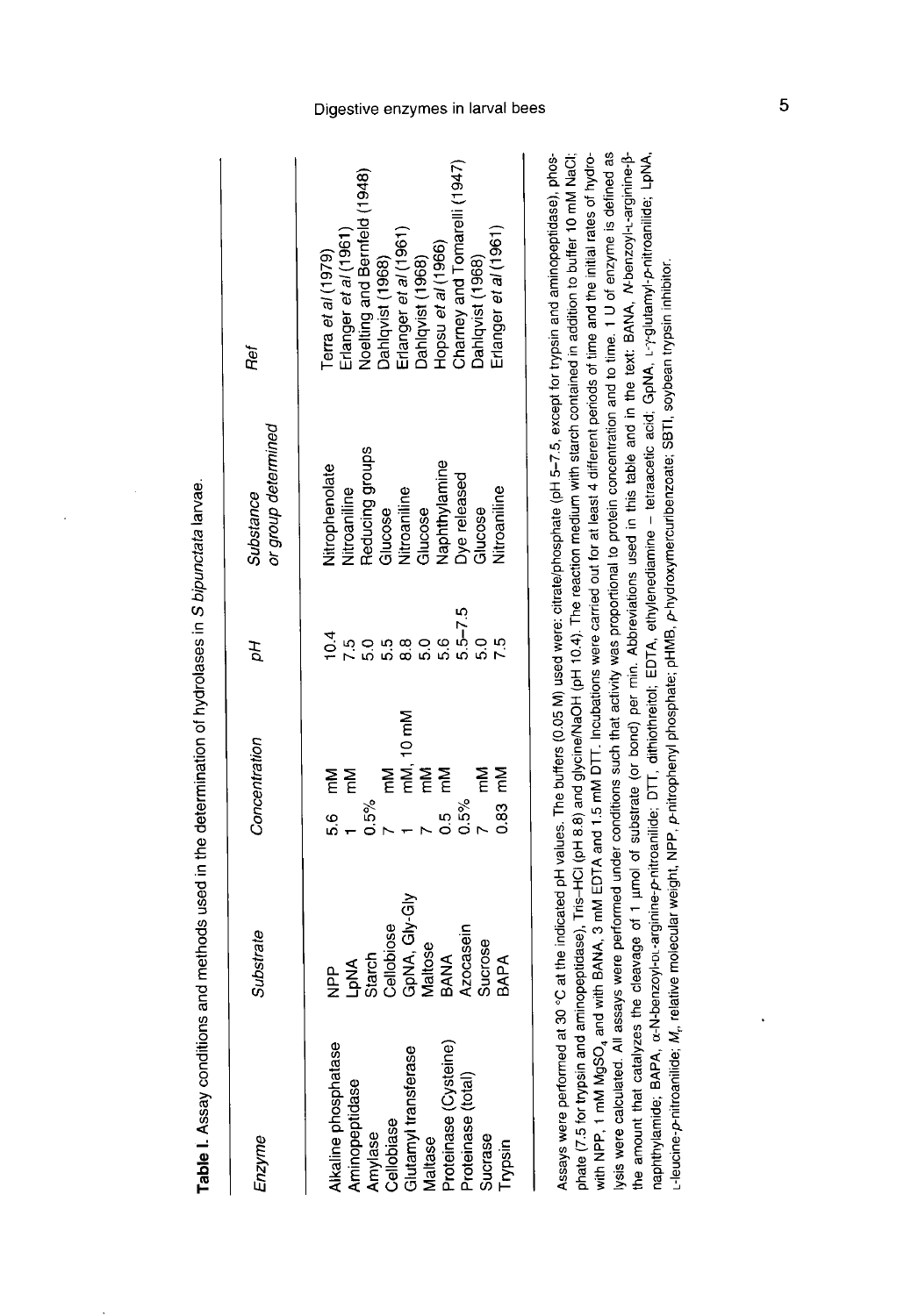with 231 mM NaCl, midgut tissue was homogenized in double-distilled water using a Potter-Elvehjem homogenizer, and then passed through a 100-μm pore size nylon mesh. Peritrophic membranes and contents were homogenized in the same manner as midgut preparations without previously rinsing in saline solution. Larval bodies from which the guts had been removed were rinsed, homogenized and passed through a nylon mesh as described for midgut tissue. The resulting filtrates from larval body homogenates were than centrifuged at 10 000  $g$  for 10 min at 4 °C and the supernatants used as an enzyme source. Membranebound and soluble enzymes were determined in midgut tissue by homogenizing in water with the aid of a Potter-Elvehjem homogenizer and, after centrifugation of the homogenates at 100 000 g for 60 min at 4  $^{\circ}$ C, the resulting supernatants (soluble proteins) and pellets (membrane-bound proteins) were assayed for several enzymes. All enzymes assayed could be stored for at least 1 month at  $-20$  °C without a noticeable change in their activities.

#### Polyacrylamide gel electrophoresis

Electrophoresis was carried out in gels of different concentrations as described by Hedrick and Smith (1968), using the system of Davis (1964), in glass tubes of 5-mm id and 100 mm length. Other details have been described elsewhere (Terra and Ferreira, 1983). Recovery of the aminopeptidase activities applied to the gels was in the range of 30-40%.

#### Density-gradient ultracentrifugation

Samples (0.2 ml) of preparations containing 1.5 mg bovine hemoglobin and 50 μg bovine liver catalase were layered on top of 10-ml linear glycerol gradients (10-30%, W/v) made up in 50 mM citrate-sodium phosphate pH 5.6, unless otherwise specified. Centrifugation and collection of fractions were performed as described previously (Terra and Ferreira, 1983). Molecular relative weight  $(M<sub>r</sub>)$  values of enzymes assayed in the fractions were calculated by the method of Martin and Ames (1961), using sedimentation rates of bovine hemoglobin  $(M_r$  64 500) and bovine liver catalase  $(M_r$  232 000) as reference standards. Recoveries (%) of the activities applied to the gradients were: aminopeptidase, 30-35; amylase, 30-50; maltase, 8-15; cysteine-proteinase, 50-60; total proteinase, 40-60; trypsin, 40-60.

## Hydrolase assays and protein determination

Protein was determined according to Bradford (1976) using ovalbumin as a standard. Enzymatic assays were carried out as described in table I.

#### RESULTS

## Luminal pH and distribution of hydrolases in midgut

The pH of S bipunctata larval midgut contents was found to decrease slightly along the midgut as follows (mean  $\pm$  SEM; N = 10): anterior midgut,  $6.0 \pm 0.1$ ; middle midgut,  $5.7 \pm 0.2$ ; posterior midgut,  $5.6 \pm 0.1$ . However, the differences found were small, and may not be significant.

Pollen is known to contain digestive enzymes (Grogan and Hunt, 1979). Enzymatic assays were therefore performed on pollen masses (taken from S bipunctata pollen pots) equivalent to the *S bipunctata* midqut fresh-weight  $(6.7 \pm 0.2 \text{ mg/animal})$ mean  $\pm$  SEM; N = 20). The activities found were < 5% of the activities displayed in table II. The role of pollen hydrolases in larval digestion was thus discounted, except for that a cysteine-proteinase (see below). Larval S bipunctata bodies from which the guts had been removed were homogenized instead of their salivary glands alone because of the difficulty in dissecting these glands. The amount of each hydrolase in these homogenates was always < 5% of the activity found in the midgut.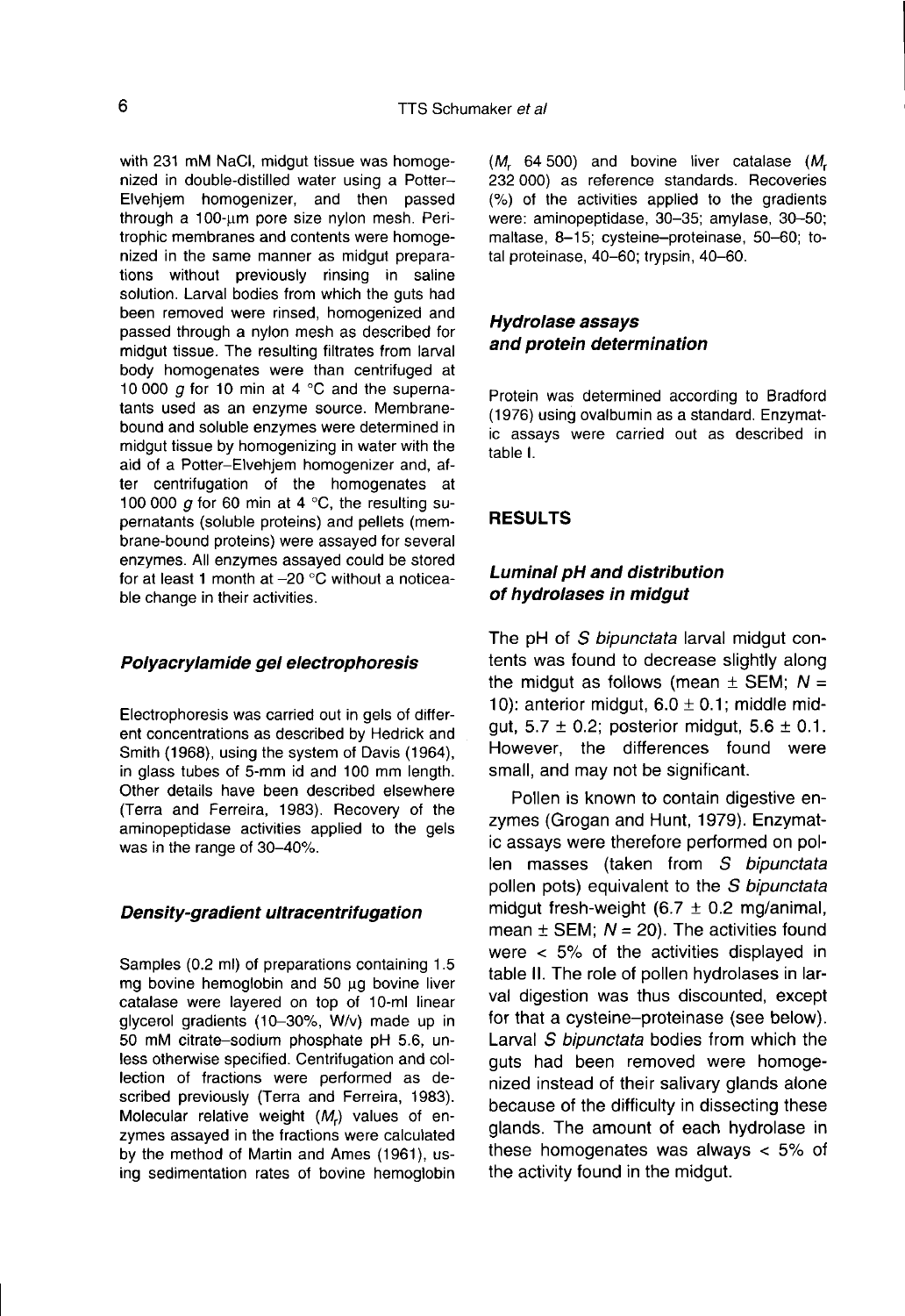Digestive enzymes are found in high amounts in S bipunctata midgut contents, whereas only minor amounts are recovered from midgut cells (table II). Except for trypsin, which predominates in posterior midgut contents, all the other enzymes assayed occur mostly in the anterior midgut contents. In cells, amylase and maltase are mainly found in the anterior region; the other enzymes are uniformly distributed throughout the tissue (table II). Enzyme assays and protein determinations carried out in the different sections amounted to 75-85% of similar determinations carried out in whole midguts (data not shown). This suggests that small amounts of material were lost during dissections and that there seem to be no activators or inhibitors in the midgut cells or contents which affect S bipunctata digestive enzymes. This also suggests that there are no enzymes that are restricted to the ectoperitrophic space. The activity of all digestive enzymes studied in S bipunctata midgut homogenates was proportional to a time period of at least 12 h. This supports the assertion that

S bipunctata digestive enzymes are remarkably stable in the presence of their own proteases.

The existence of soluble and membrane-bound activities for each cellular enzyme was investigated. Rinsed midgut tissues were homogenized in water and, after centrifuging the homogenates at 100 000  $q$  for 60 min at 4 °C, the resulting supernatant and pellet was assayed for several enzymes. The following activities (% total activity) were found in the supernatant (the remaining activities were recovered in the pellets) (mean  $\pm$  SEM;  $N = 4$ ): aminopeptidase, 38  $\pm$  4; amylase, 25.8  $\pm$ 0.5; cellobiase,  $86 \pm 8$ ; maltase,  $28 \pm 5$ . Trypsin was not investigated due to its very low activity in tissue. The results suggest that, except for cellobiase, tissue enzymes are mostly membrane-bound, this being perhaps associated with the microvillar membranes. Attempts to confirm this by using known insect microvillar enzyme markers such as γ-glutamyl transferase (Espinoza-Fuentes and Terra, 1987) and alkaline phosphatase (Ferreira and Terra,

| Enzyme              | Midgut cells |               | Midgut contents |               |
|---------------------|--------------|---------------|-----------------|---------------|
|                     | Anterior     | Posterior     | Anterior        | Posterior     |
| Aminopeptidase      | 1.6 (65)     | 1.7(46)       | 56.3 (330)      | (100)<br>40.4 |
| Amylase             | 3.5(41)      | 1.3(24)       | 61.9 (270)      | 33.3<br>(80)  |
| Cellobiase          | (0.7)<br>0.9 | $1.2$ (0.84)  | 79.6 (12)       | 18.3<br>(1.3) |
| Maltase             | (36)<br>1.4  | $0.3$ $(7.5)$ | 61.3<br>(400)   | 37<br>(140)   |
| Trypsin             | 0.5(0.6)     | 0.5(0.6)      | (12.8)<br>37    | 62<br>(11.8)  |
| Protein (µg/animal) | 28           | 23            | 135             | 210           |

Table II. Hydrolases and protein present in midgut cells and contents of S bipunctata larvae.

Enzyme results are relative activities displayed as percentage of the sum of activities found in the different sections of the midgut and specific activities (in parentheses) displayed as mUnits/mg protein. Figures are means based on determinations carried out in 7 different preparations obtained from 20 larvae each. SEM were found to be 10-15% (protein determinations), 10-25% (enzyme content determinations) or 20-45% (enzyme cell homogenate determinations) of the means.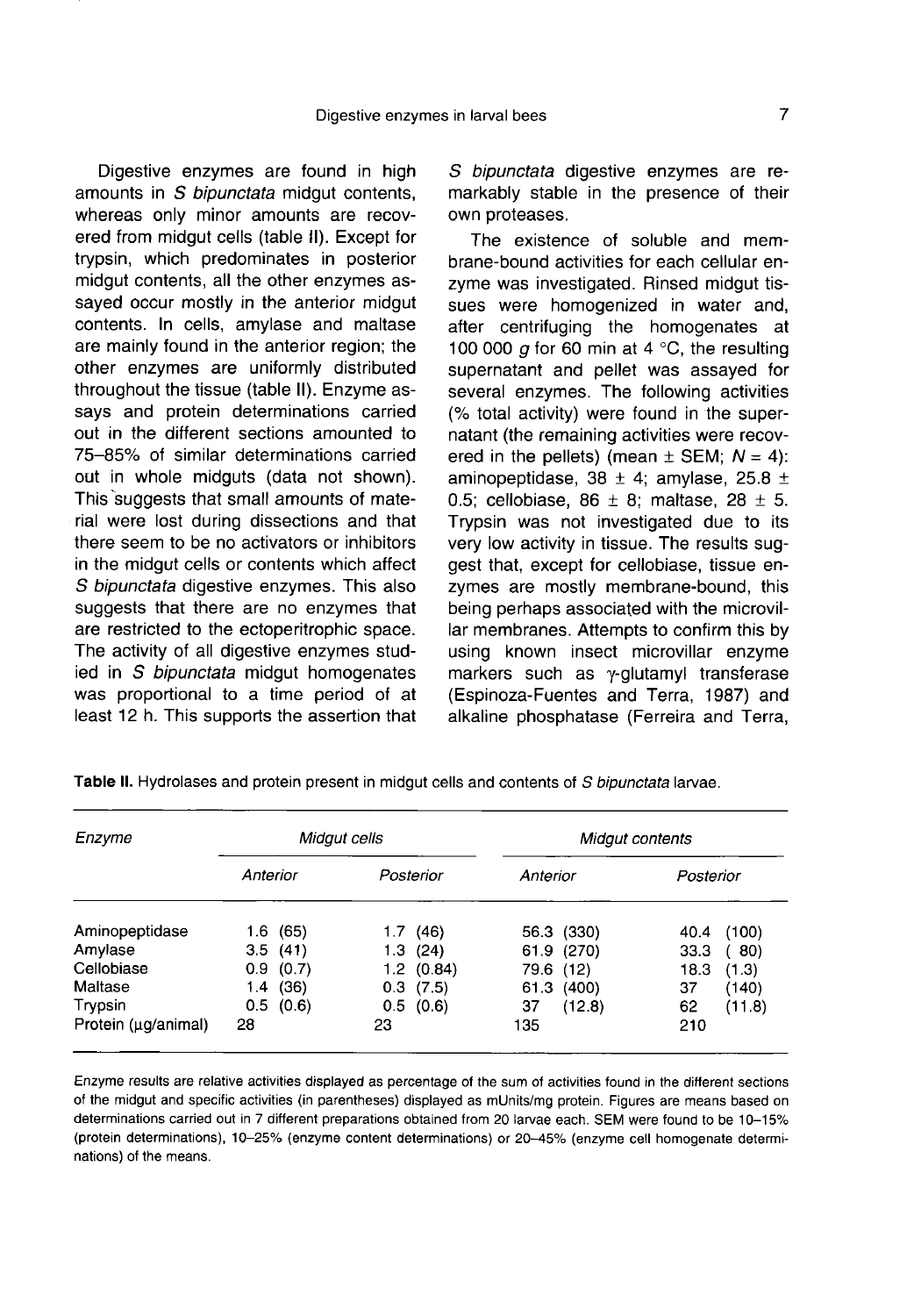1980; Santos and Terra, 1984; Ferreira et al, 1988) were unsuccessful. About 45% of the glutamyl transferase and 95% of alkaline phosphatase activities were found in the midgut luminal contents of S bipunctata (data not shown). Furthermore, most of these activities are in the soluble fraction. Thus, these enzymes cannot serve as midgut microvillar markers in the larval bee. S bipunctata membrane-bound enzymes were not investigated further due to their low activity.

#### Properties of midgut carbohydrases

The pH optima of S bipunctata larval midgut carbohydrases are: amylase, 5.0; cellobiase, 5.5 and maltase, 5.0 (data not shown). Amylase activities sediment as proteins of M, 21 000  $\pm$  800 (minor peak) and 68 000  $\pm$  600 (major peak) (fig 1A). Amylase assays with and without chloride addition were carried out on midgut homogenates before and after ultracentrifugation in glycerol gradients, with identical results (data not shown). Thus S bipunctata larval amylase is not activated by chloride. The sedimentation profile of maltase activity displays peaks corresponding to the following  $M_r$  values: 1) 75 000  $\pm$  7 000; 2) 110 000 ± 20 000; 3) 200 000 ± 30 000 (fig 1B). Sucrase displays a major peak, which sediments as peak 1 of maltase, and one shoulder which sediments with peak 2 of maltase (compare fig 1B,C). The results suggest that maltase 1 is more active on sucrose than on maltose, the reverse being true for maltases 2 and 3. It is possible that maltase 3 is a dimer of maltase 2. Recovery of amylase and maltase activities after electrophoretic separation in polyacrylamide gels was too low to permit further study with these techniques. Cellobiase was not studied by electrophoresis and ultracentrifugation due to its low activity.

#### Properties of midgut proteases

S bipunctata proteolytic activity with azocasein as substrate displays a peak  $\approx$  pH 7.0, which is decreased in the presence of SBTI, and a shoulder  $\approx$  pH 6, which is increased in the presence of EDTA plus DTT (fig 2).



Fig 1. Sedimentation profiles of S bipunctata midgut carbohydrases in a linear glycerol gradient. Fractions were collected from the bottom of the tube. Samples are supernatants (100 000 g, 60 min) obtained from midgut homogenates. (A) amylase; (B) maltase; (C) sucrase. Profiles obtained from several other preparations are similar to those shown, which were obtained from the same experiment (gradient). C, bovine liver catalase (M, 232 000); H, bovine hemoglobin (M, 64 500). 1, 2 and 3 refer to hydrolases with different Mr values. Other details are given in Materials and Methods.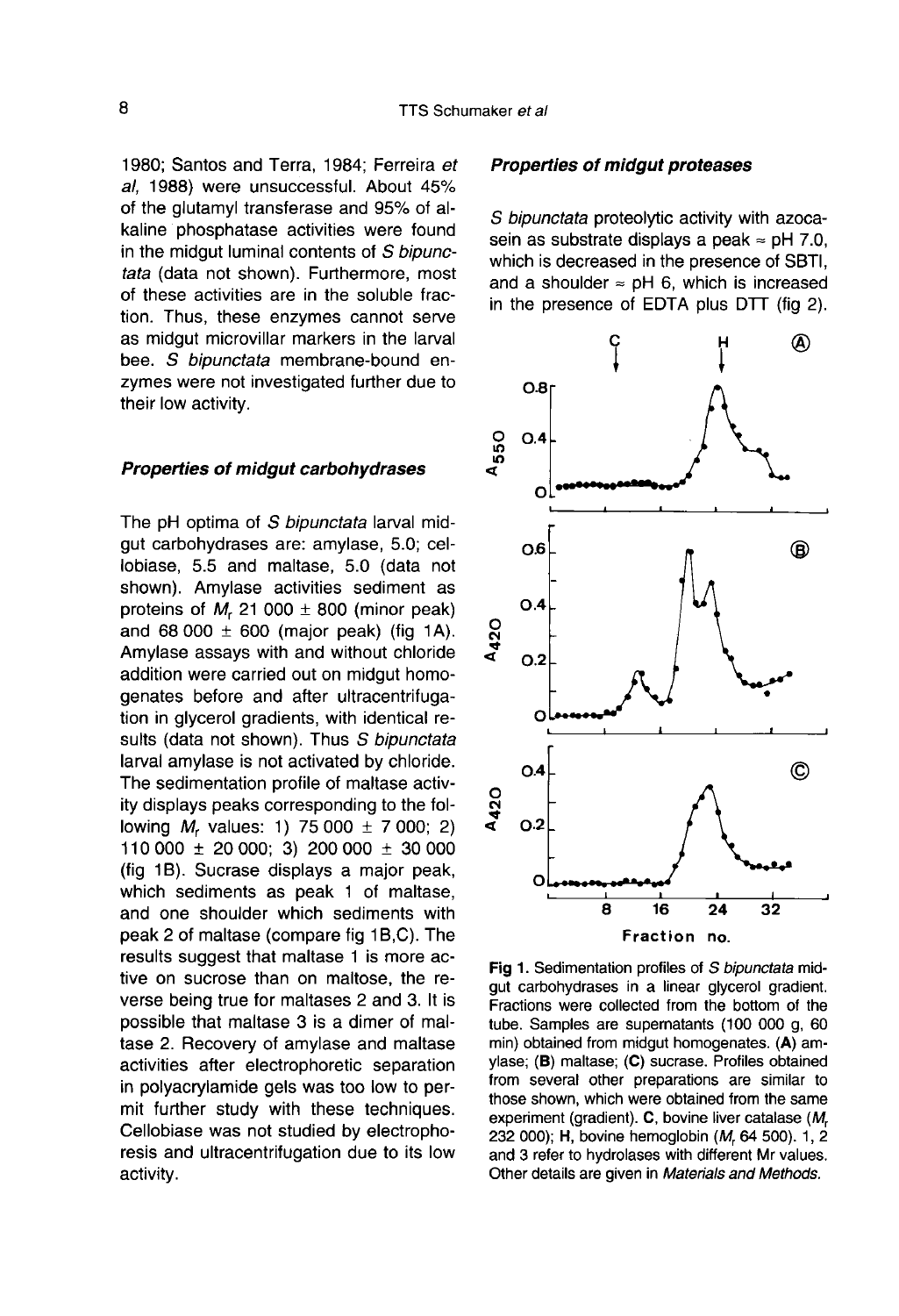

Fig 2. Effect of pH on S bipunctata midgut proteinase activity. The enzyme source was the supernatants (100 000  $g$ , 60 min) from midgut homogenates and the buffers used were: 50 mM citrate-sodium phosphate ( $\bullet$ ,  $\Delta$ ,  $\Box$ ) or sodium phosphate (O). The substrates used were: 0.5% azocasein (0), 0.5% azocasein with 17  $\mu$ M SBTI ( $\Delta$ ); and 0.5% azocasein with 3 mM EDTA and 1.5 mM DTT (...). Profiles obtained from several other preparations are similar to those shown.

This suggests the existence of a major trypsin-like proteinase and a minor cysteine-proteinase. The occurrence of a major trypsin-like enzyme was confirmed with the use of the trypsin substrate BAPA. As shown in table III, SBTI abolishes BAPA hydrolysis and the presence of EDTA plus DTT do not affect this hydrolysis. The existence of a cysteine proteinase was supported by the finding that azocasein hydrolysis at pH 5.6 is not abolished by SBTI and that even in the presence of this compound EDTA plus DTT are able to increase azocasein hydrolysis (table III).

Figure 3A and B shows that the major azocasein hydrolase (peak 1) is active upon BAPA, is inhibited by SBTI and sediments as molecule with an  $M_r$  of 38 000  $\pm$ 2 000. Peak 2 in figure 3A sediments as a

molecule with  $M_r$  79 000  $\pm$  5 000; it does not appear if the gradient and assay media does not contain EDTA and DTT (data not shown); peak 2 is able to hydrolyze BANA (compare figs 3A, C), and is inhibited by pHMB (fig 3C). These results, together with previous data, strongly suggest that peak 1 is a trypsin-like enzyme, whereas peak 2 is a cysteine-proteinase. Trypsin is absent (data not shown), whereas cysteine-proteinase is present in the pollen ingested by the larvae (fig 3C). Thus, only trypsin should be synthesized by S bipunctata larvae. Further study of S bipunctata proteinases using electrophoretic techniques was prevented due to their poor recoveries after the runs.

S bipunctata midgut aminopeptidase activity has a pH optimum of 7.5 (data not shown), sediments as a major enzyme (aminopeptidase 2) with  $M_r$  190 000  $\pm$ 20 000 and a minor enzyme with  $M_r$  $300\,000 \pm 9\,000$  (aminopeptidase 3) (fig 4B). After electrophoresis, only one molecular form of aminopeptidase is detected (fig 4A) in each of several polyacrylamide gel concentrations (fig 4C). Aminopeptidase M<sub>r</sub> value calculated from electropho-

Table III. Effect of several compounds on the BAPA and azocasein hydrolase activities from S bipunctata midquts.

| Addition          | BAPA      | Azocasein    |
|-------------------|-----------|--------------|
| None              | 100       | 100          |
| SBTI              | $5 + 5$   | $30 + 7$     |
| EDTA + DTT        | $105 + 8$ | $170 \pm 20$ |
| SBTI + EDTA + DTT | $9 \pm 9$ | $110 + 30$   |

The enzyme samples were supernatants (100 000 q for 60 min) from midgut homogenates. When indicated, assay media contained 17 µM SBTI, 3 mM EDTA and 1.5 mM DTT. All assays were performed in 50 mM citratesodium phosphate, pH 5.6. Figures indicate relative activities (mean  $\pm$  SEM;  $N = 4$ ).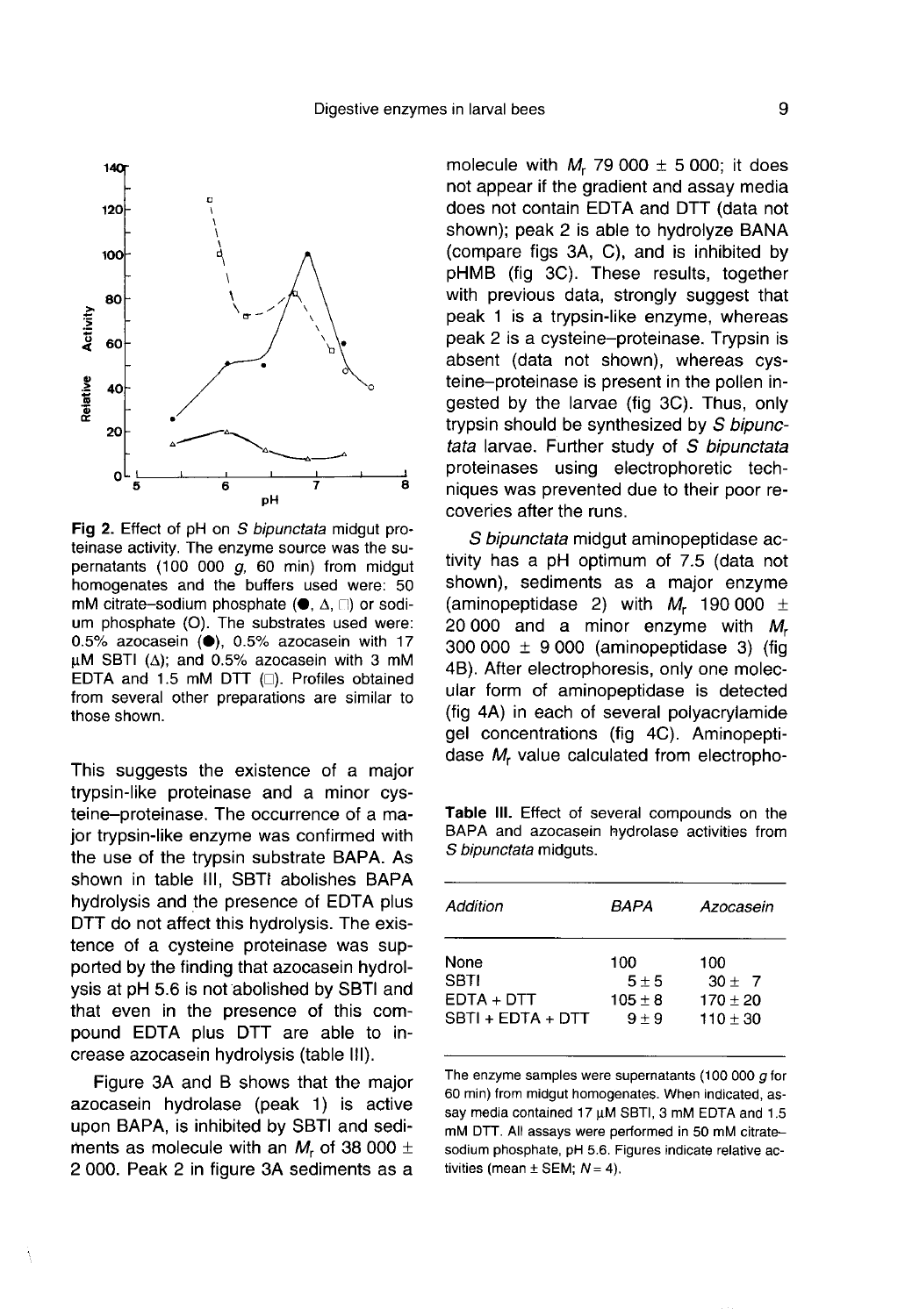

Fig 3. Sedimentation profiles in a linear glycerol gradient of proteinases from S bipunctata midgut (O,  $\Delta$ ) or from pollen ( $\bullet$ ,  $\blacksquare$ ) in the presence  $(A \text{ and } C)$  or in the absence  $(B)$  of 0.1% albumin, 3 mM EDTA and 1.5 mM DTT. (A) assays with azocasein as substrate in the absence (O) or in the presence of 17  $\mu$ M SBTI ( $\Delta$ ). (B) Assays with BAPA as substrate in the presence  $(\Delta)$  or absence  $(O)$  of 17  $\mu$ M SBTI.  $(C)$ Assays with BANA as substrate in the presence (■) or absence (●) of 3 mM pHMB. Assays in  $(A)$  and  $(C)$  were performed in 50 mM citratesodium phosphate pH 5.6; in (B) as described for trypsin. Profiles obtained from several other preparations are similar to those shown. Other details as in the legend to figure 1.

retic data is 110 000 (aminopeptidase 1) (fig 4D). This value is  $\approx$  50% the *M*, value of aminopeptidase 2, resolved by ultracentrifugation, if one takes into account the SEM found in these determinations. Aminopeptidase 2 has  $\approx$  two-thirds the M<sub>r</sub> value of aminopeptidase 3. These results suggest that there is only one molecular species of aminopeptidase in S bipunctata midgut with  $M<sub>r</sub>$  110 000, and that it is able to form dimers and trimers.

#### **DISCUSSION**

## Origin and properties of S bipunctata larval digestive enzymes

Based on their morphological and histochemical data, Cruz-Landim and Mello (1981) argued that Scaptotrigona postica salivary glands were involved in lubricating the food to be ingested and, at the end of the larval stage, in secreting a silken cocoon. Our results lend support to their proposal, since digestive enzymes in salivary glands accounted for  $<$  5% of the activity found in midguts. Thus it is possible that the activity found is a result of contamination during dissection. The only significant digestive enzyme found in pollen is a cysteine-proteinase (fig 3C), which accounts for  $\approx$  25% of the total proteolytic activity found in S bipunctata midgut, as determined at the midgut luminal pH (fig 3A). Our data thus showed that digestion is accomplished in S bipunctata midguts under the action of midgut enzymes, with the help of a pollen cysteine-proteinase.

The properties of amylase, trypsin and aminopeptidase from S bipunctata are similar to those from other insects (see references in Vonk and Western, 1984; Applebaum, 1985; Ferreira and Terra, 1986; Baker, 1989; Lemos and Terra, 1992). Nevertheless, S bipunctata amylase is not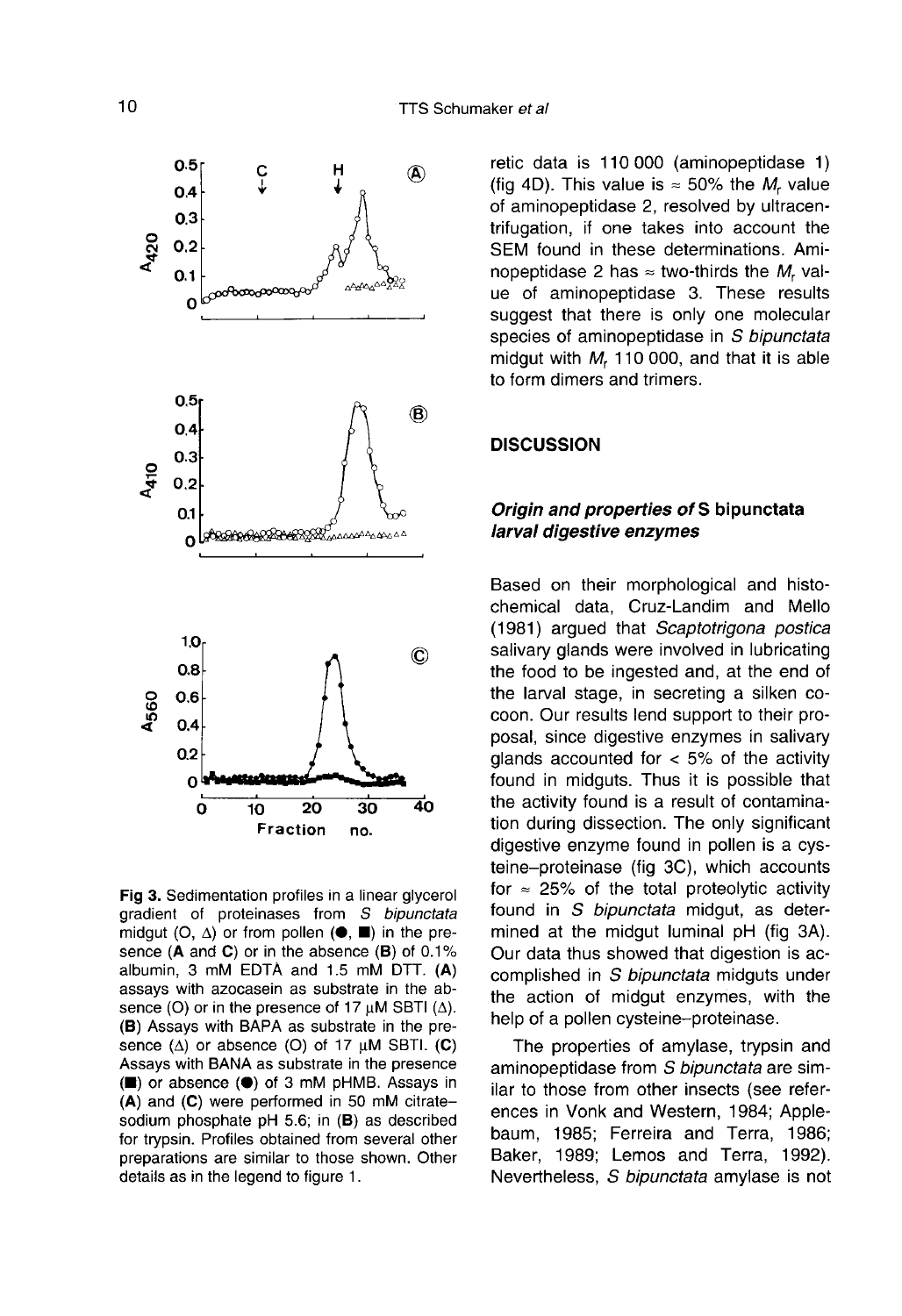

Fig 4. Properties of S bipunctata midgut aminopeptidase. Samples are supernatants (100 000 g, 60 min) obtained from midgut homogenates. (A) Electrophoretic run of aminopeptidase in 5.5% polyacrylamide gel. (B) Sedimentation profile of aminopeptidase in a linear glycerol gradient prepared in 50 mM phosphate buffer pH 6.2. (C) Effect of different polyacrylamide gel concentrations on the electrophoretic migration of aminopeptidase.  $R_m$ , electrophoretic migration of the enzyme in relation to the tracking dye. (D) Determination of the M, of aminopeptidase  $(\Delta)$  by the method of Hedrick and Smith (1968). The slopes of plots similar to that in figure 4C are m values. M, markers: M, myoglobin (M, 17 800); O, ovalbumin (M, 43 000); H, bovine hemoglobin (M, 64 500); C, catalase (M, 232 000); and F, ferritin (M, 450 000).

activated by chloride, like some other insect amylases (Baker, 1989; and references therein), and in contrast to most animal amylases (Vonk and Western, 1984). There are in S bipunctata at least 2 maltases ( $α$ -glucosidase, EC 3.2.1.20) with pH optima and  $M_r$  values similar to those found in other insects (see references in Baker, 1991; Jordão and Terra, 1991). One of the S bipunctata maltases hydrolyzes sucrose better than maltose. No βfructosidase (EC 3.2.1.26) seems to occur in S bipunctata. It should be noted that sucrose is a major constituent of nectar (Percival, 1961), used by the worker bee to prepare honey (which still contains sucrose), and pollen (Todd and Bretherick, 1942). The absence of β-fructosidase contrasts with enzymological data obtained for other insects, such as the Lepidoptera, which, like bees, are major consumers of nectar at the adult stage. Lepidoptera hy-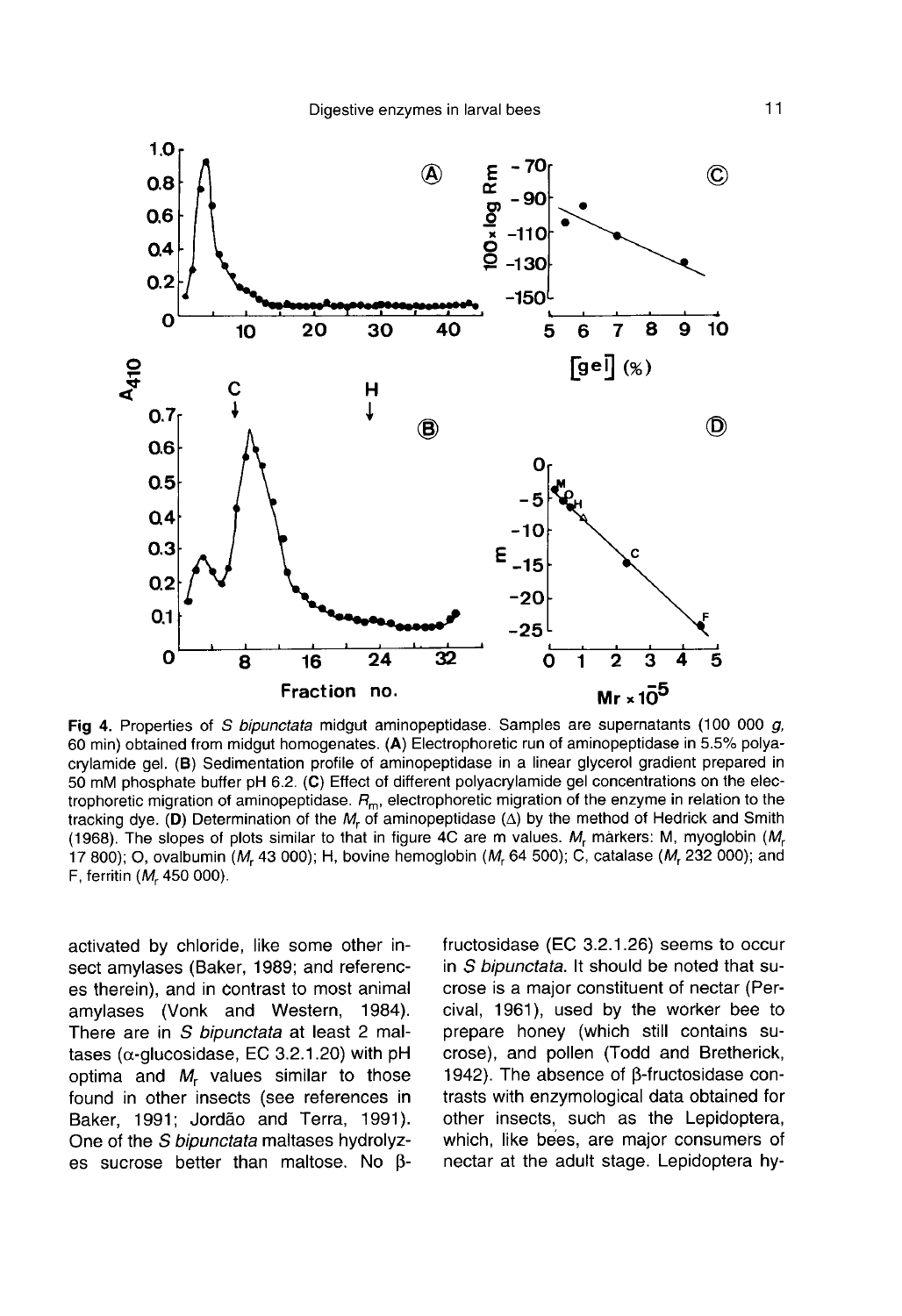drolyze sucrose from leaves (larvae) or from nectar (adults) with the aid of a β fructosidase (Santos and Terra, 1986; Terra et al, 1987). This finding lends further support to the assertion (Terra, 1988, 1990) that studies regarding digestive morphology, physiology and enzymology should include phylogenetic in addition to dietary considerations.

## Spatial organization of digestion in S bipunctata larvae

Meliponinae worker bees provision the brood cells with a mixture of pollen, honey and glandular secretion. After the queen has laid an egg inside the cell, the workers close it (Sakagami et al, 1965). The pollen and nectar used by S bipunctata workers come mostly from Eucalyptus flowers (Ramalho, 1990). The larvae feed on the cell food and at the end of the 5th larval instar, their midguts become enormously distended (mainly at their distal ends) with undigested food residues, which are not evacuated until just before pupation (Cruz-Landim and Mello, 1981). This is characteristic of these bees, as well as of all the other larvae of Hymenoptera Apocrita (Richards and Davies, 1977), wherein the midgut is closed at its posterior end, and remains unconnected to the hindgut until pupation. Once ingested by the larvae, the pollen grains probably burst and open at the pores, owing to the presumed low osmotic pressure of the midgut, thereby resulting in the extrusion of protoplasm as described in Apis mellifera adults (Kroon et al, 1974; Klungness and Peng, 1984).

Digestive enzymes, except for trypsin, occur mainly in S bipunctata anterior midgut contents. This is at first sight an unexpected finding. Even if digestive enzymes are secreted in the anterior midgut, they are expected to be translocated to the posterior midgut, as peristalsis moves the

ingested food backward, thereby distending the posterior midgut. The possibility that digestive enzymes are inactivated at the posterior midgut has no experimental support. There appear to be no activators or inhibitors in midgut tissue or contents which affect S bipunctata digestive enzymes, and these enzymes are stable in the presence of S bipunctata midgut proteases. It is possible, then, that S bipunctata shows an endo-ectoperitrophic circulation of digestive enzymes similar to that described for other insects (for reviews see Terra, 1988; 1990). This circulation results from a countercurrent flux which depends on the secretion of fluid at posterior midgut and its absorption back at the anterior midgut. The countercurrent flux displaces to the anterior midgut the enzymes, and products of digestion, which are able to diffuse from the endoperitrophic space to the ectoperitrophic space. Although the composition of pollen varies widely, major components are protein, sugars (sucrose and monosaccharides), carbohydrate associated with the pollen wall and, among the minor components, there is starch (Todd and Bretherick, 1942). This it is probable that as the pollen food passes along the midgut, sucrose, starch and the resulting oligosaccharides are hydrolyzed, thus permitting the corresponding carbohydrases to diffuse through the peritrophic membrane. Protein, nevertheless, probably remains in substantial amounts associated with the pollen in the posterior midgut. The fact that the protein present in the posterior luminal contents is much higher than ,in the anterior agrees with this view (table II). As a consequence, it is reasonable to suppose that trypsin remains bound in substantial amounts to pollen protein in the posterior midgut and, as such is prevented from diffusing through the peritrophic membrane. Polypeptides, resulting from the action of trypsin on protein, are probably able to diffuse through the peritrophic membrane to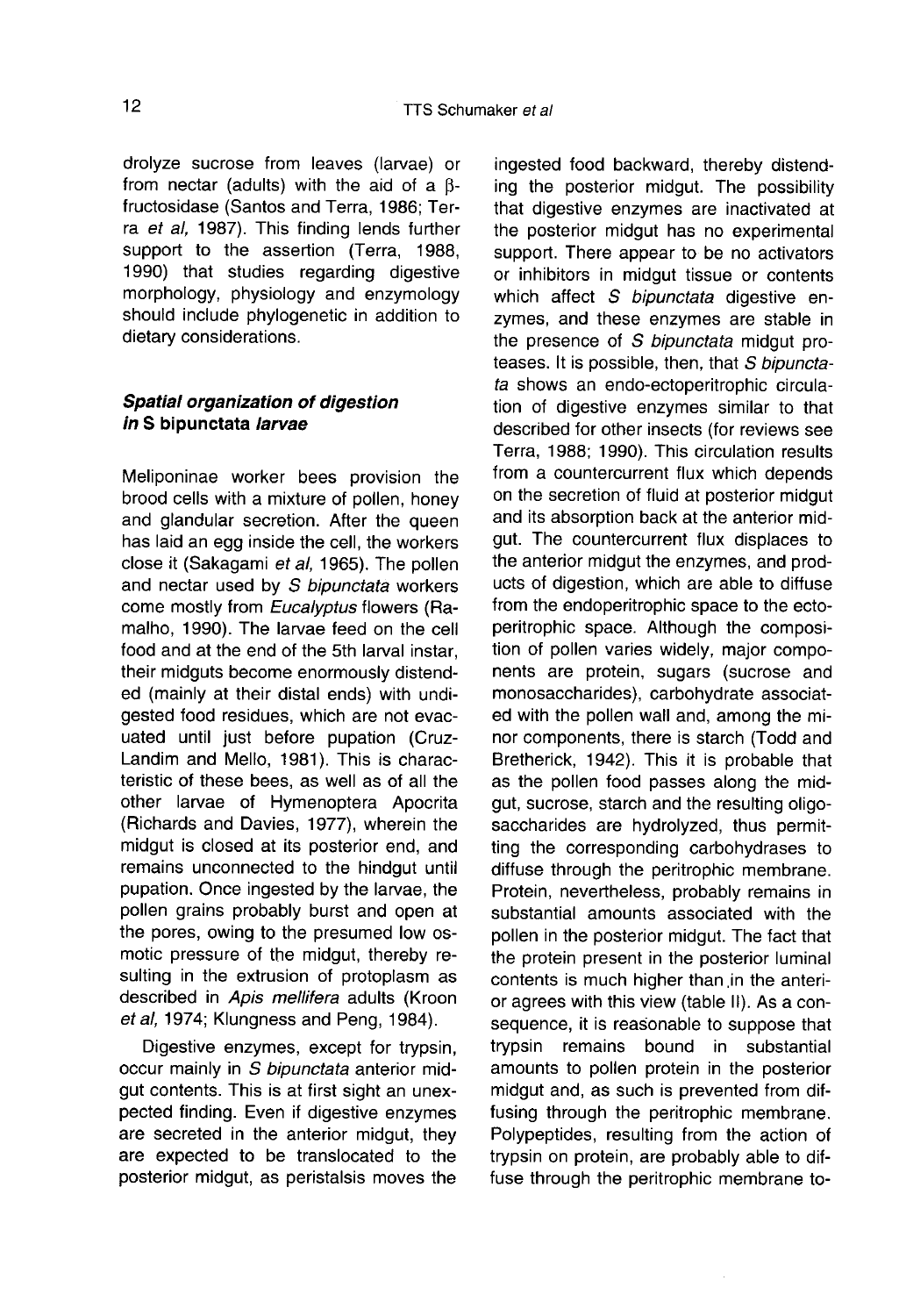gether with aminopeptidase. Diffusion through the peritrophic membrane depends on the size of the translocating molecules and the diameter of peritrophic membrane pores. The larger S bipunctata digestive enzymes (maltase 2 and monomeric aminopeptidase) have diameters of 8 nm, as interpolated in a plot of log  $(M_r)$ against Stoke's radius for 11 proteins (details in Terra and Ferreira, 1983). These proteins penetrate the S bipunctata endoperitrophic space, as judged by the finding (results not shown) that ultracentrifugation profiles of midgut contents are similar to those obtained from midgut homogenates (figs 1, 4A). Thus, S bipunctata larval peritrophic membrane has pores of at least 8 nm diameter. Pore sizes of the peritrophic membranes from well-studied insects vary from 7.0-8.0 nm (Terra, 1990).

## Digestion by larval bees: evolutionary considerations

Based on the literature and following cladistic-like techniques (Cracraft, 1974), Terra (1990) proposed that in relation to their digestive physiology, Hymenopteran ancestors displayed the following characteristics: 1) polymer, oligomer and dimer hydrolases that were free and small  $( $8 \, \text{nm}$  in diame$ ter) and thus able to pass through the peritrophic membrane; 2) endo-ectoperitrophic circulation of digestive enzymes caused by the secretion of fluid in the posterior midgut and its absorption in the anterior midgut; 3) differentiation of an acidic anterior midgut (with high carbohydrase activity) and an alkaline posterior midgut (with high protease activity). Derived characters found among larval Apocrita include a midgut closed at its rear end. We may speculate that bees (Apidae) display as a derived character the loss of a clear midgut differentiation of luminal. pH and enzyme distribution. Although trypsin is found mainly in posterior midgut, the same is not true for aminopeptidase. Hence, the observed enzyme distribution is derived from the hypothetical ancestral condition. Some Hymenoptera acquire digestive enzymes, with vital roles by ingesting fungi (Martin, 1987). Although S bipunctata larvae acquired a cysteine-proteinase by ingesting pollen grains, the role of this enzyme seems to be secondary in relation to the bee's proteinase. Thus, the acquisition of this proteinase does not appear to represent a significant phylogenetic character.

#### ACKNOWLEDGMENTS

We are much indebted to VL Imperatriz-<br>Fonseca and A Kleinert-Giovannini from the Biosciences Institute, University of São Paulo, for introducing us to Scaptotrigona bipunctata, to C Ferreira for helpful discussion and to LY Nakabayashi for technical assistance. This work was supported by the Brazilian Research Agencies FAPESP, CNPq and FINEP. TTSS is a post-doctoral trainee on leave from the Biomedical Sciences Institute, University of São Paulo; PTC is an undergraduate fellow of the CNPq, and WRT is a staff member of the Biochemistry Department and research fellow of the CNPq.

Résumé — Propriétés et compartimentation de l'activité des carbohydrases et des protéases dans l'intestin moyen des larves de Scaptotrigona bipunctata (Apidae, Meliponinae). Le pH du contenu de l'intestin moyen des larves de S bipunctata a été déterminé à l'aide d'indicateurs de pH. Les résultats obtenus sont les suivants : partie antérieure de l'intestin moyen : 6,0; partie médiane : 5,7; partie postérieure : 5,6. Des dosages enzymatiques ont été faits sur des homogénats de tissus et de contenus de l'intestin moyen, sur des homogénats de corps de larves dont on avait extrait le tube digestif et sur des sonicats de grains de pollen récoltés par S bipunctata. Les enzymes testés et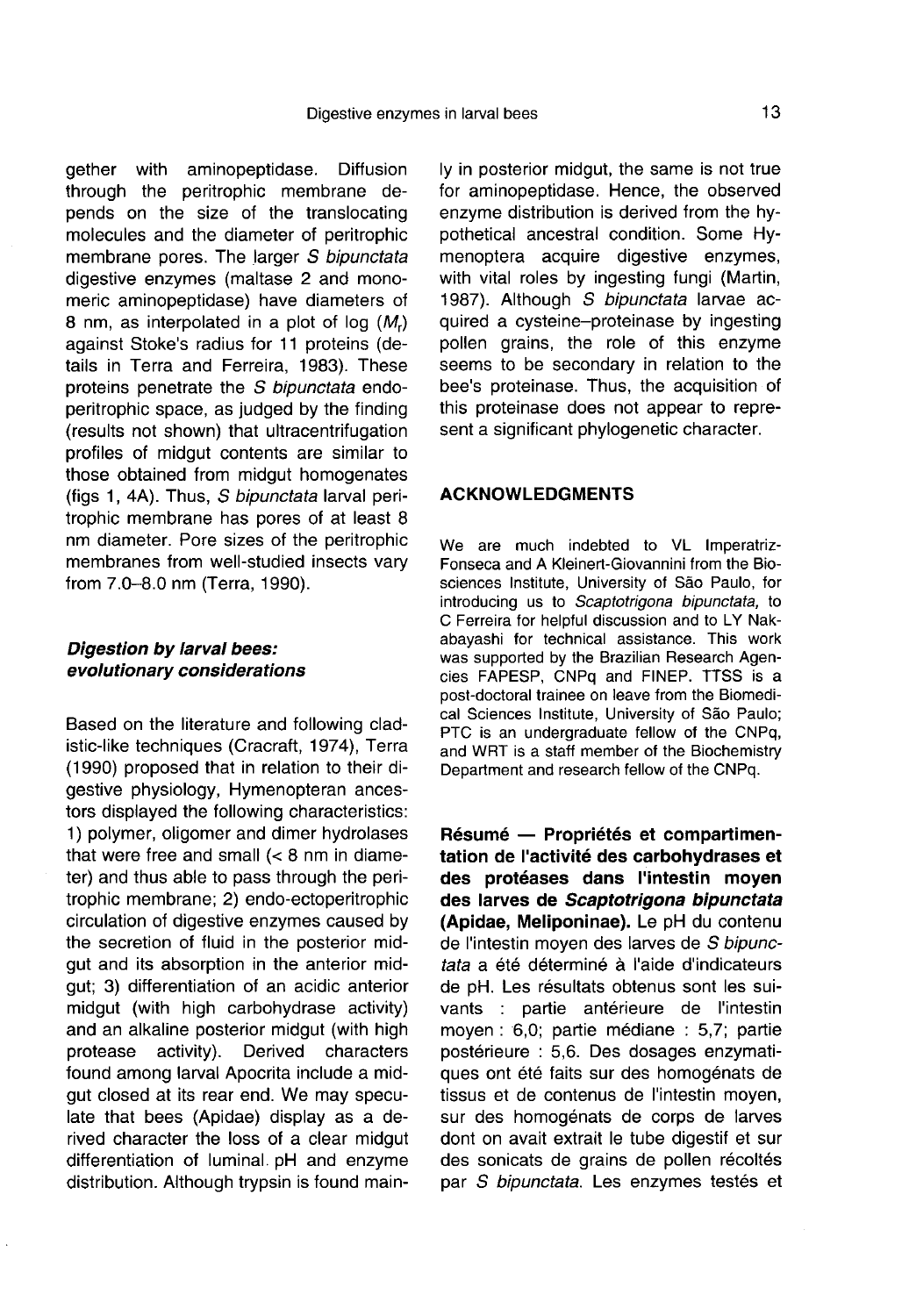les substrats utilisés sont les suivants : aminopeptidase sur L-leucine-pnitroanilide; amylase sur amidon; cellobiase sur cellobiose; maltase sur maltose; protéinase totale sur azocaséine; cystéine-protéinase sur N-benzoyl-L-arginine-β naphtylamide (testée également en mesurant l'augmentation de la protéinase totale après addition d'acide éthylènediaminetétraacétique et de dithiothreitol); trypsine sur N-benzoyl-DL-arginine-p-nitroanilide.

Les activités enzymatiques trouvées dans les corps dépourvus de tube digestif (y compris les glandes salivaires) et dans les grains de pollen (sauf pour une cystéine-protéinase) sont inférieures à 5% des mêmes activités mesurées dans les intestins moyens. Le rôle des hydrolases des glandes salivaires et du pollen dans la digestion larvaire (sauf pour la cystéineprotéinase du pollen) n'a donc pas été pris en compte. Les enzymes digestives sont présents en grandes quantités dans le contenu de l'intestin moyen de S bipunctata, alors qu'on ne les trouve qu'en quantités mineures dans les cellules de l'intestin moyen (tableau II). Mise à part la trypsine, prédominante dans le contenu de la partie postérieure de l'intestin moyen, toutes les autres enzymes testées sont principalement présentes dans le contenu de la partie antérieure. L'amylase et la maltase se trouvent principalement dans les cellules de la région antérieure, les autres enzymes étant distribuées uniformément le long du tissu (tableau II).

Les valeurs optimales de pH pour l'activité enzymatique ( $pH_0$ ) et les poids moléculaires relatifs des enzymes (Mr), déterminés par ultracentrifugation avec gradient de densité, sont les suivants :<br>aminopeptidase (pH<sub>O</sub> : 7,5;  $M_r$  : 1, moleculaires relatins des enzymes (Mr),<br>déterminés par ultracentrifugation avec<br>gradient de densité, sont les suivants :<br>aminopeptidase (pH<sub>O</sub> : 7,5;  $M_r$  : 1,<br>110 000; 2, 190 000; 3, 300 000), amylase<br>(pH<sub>O</sub> 5,5;  $M_r$  : (pH<sub>O</sub> 5,5;  $M_r$ : 1, 21 000; 2, 68 000), cello-<br>biase (pH<sub>O</sub> 5,5), maltase (pH<sub>O</sub> 5,0;  $M_r$ : 1, 75 000; 2, 110 000; 3, 200 000), trypsine (pH<sub>O</sub> 7,5;  $M_r$ : 38 000), et cystéineprotéinase du pollen (pH<sub>O</sub> 5,6; M<sub>r</sub> :<br>79 000). L'amylase n'est pas activée par le chlorure et la maltase 1 est plus active sur le saccharose que sur le maltose, l'inverse étant valable pour les autres maltoses.

À la lumière des travaux faits sur les autres insectes, les résultats soutiennent l'hypothèse suivante : la majeure partie de la digestion a lieu à l'intérieur de la membrane péritrophique, les enzymes et les aliments diffusent à travers elle et sont transportés vers l'avant par un flux à contrecourant. Si l'on retrouve la trypsine en plus grandes quantités dans le contenu de la partie postérieure de l'intestin moyen, c'est probablement parce qu'elle reste liée à la protéine du pollen en excès. On estime que l'absence d'une différentiation du pH du lumen dans l'intestin moyen chez les larves de S bipunctata serait dérivée des ancêtres supposés des hyménoptères.

## Scaptotrigona bipunctata / digestion / activité enzymatique / Meliponinae

Zusammenfassung — Eigenschaften und Aktivitätsverteilung von Carbohydrasen und Proteasen im Mitteldarm der Larven von Scaptotrigona bipunctata (Apidae, Meliponinae). Der pH Wert des larvalen Mitteldarms von S bipunctata wurde an verschiedenen Stellen mit folgendem Ergebnis bestimmt: Im vorderen Drittel wurde ein pH von 6,0 gemessen, im mittleren Teil 5,7 und im hinteren 5,6.

Enzymtests wurden mit Homogenaten<br>aus Mitteldarmoewebe. Mitteldarminhalt Mitteldarmgewebe, Mitteldarminhalt und von Larven ohne Darm durchgeführt. Tests wurden auch an mit Ultraschall behandelten Pollenkörnern vorgenommen, die von diesen Bienen gesammelt worden waren. Folgende Enzyme wurden mit folgenden Substraten getestet: Aminopeptidase mit L-Leucin-p-Nitroanilid; Amylase mit Stärke; Zellobiase mit Zellobiose; Maltase mit Maltose (Malzzucker); Gesamt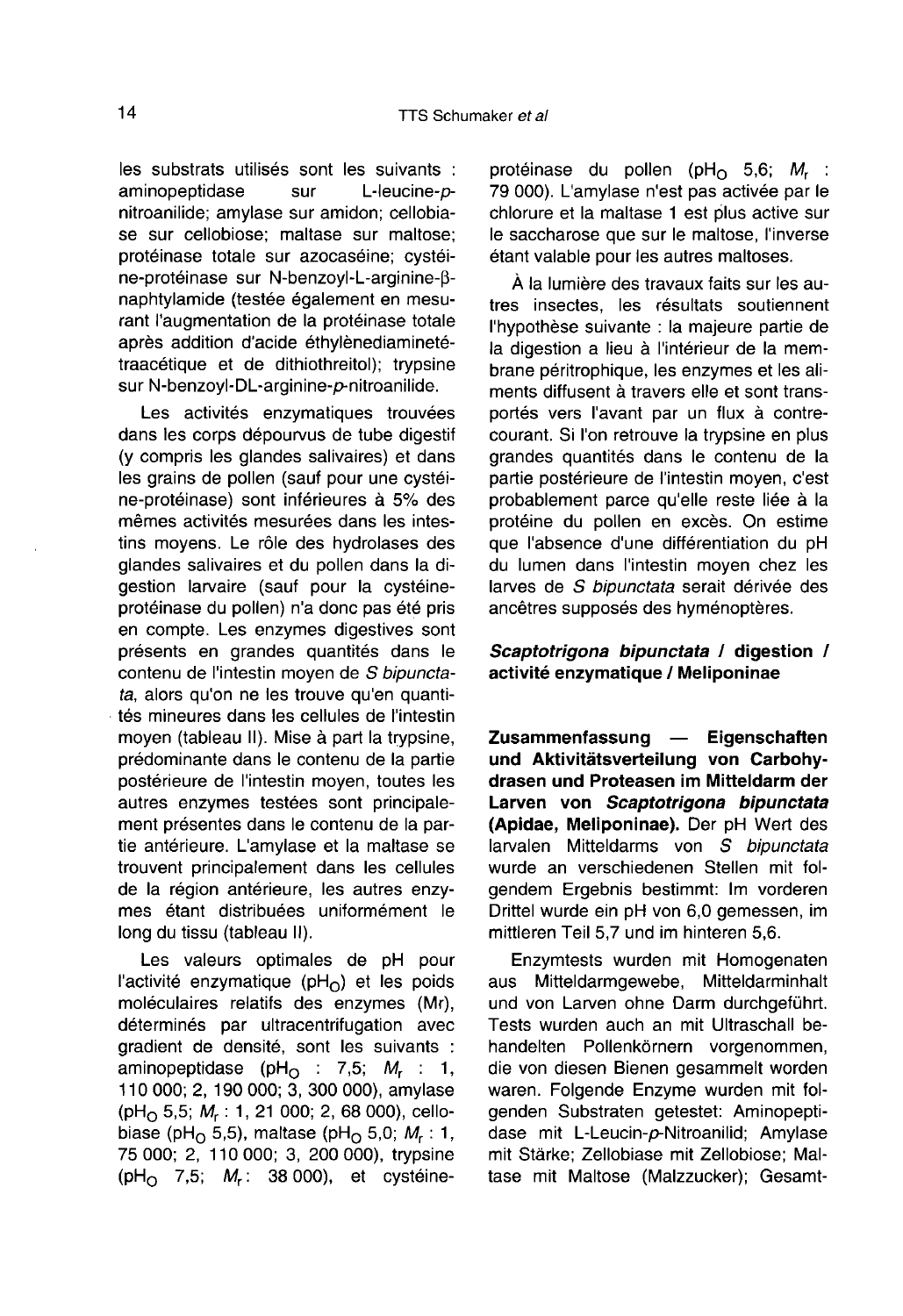Proteinasen mit Azocasein; Cystein-Proteinase mit N-Benzoyl-L-Arginin-β- Naphthylamide (außerdem wurde die Zu-Gesamt-Proteinasen nach Zugabe von Ethylen-Diamin-tetra-<br>Essigsäure und Dithiothreitol getestet); Essigsäure und Dithiothreitol getestet);<br>Trypsin mit N-Benzovl-DL-Arginin-pmit N-Benzoyl-DL-Arginin-p-Nitroanilid.

Die Enzymaktivität im Larvenhomogenat ohne Darm (aber mit Speicheldrüse) und in Pollenkörnern (mit Ausnahme von Cystein-Proteinase) betrug weniger als 5% im Vergleich zur Aktivität des Mitteldarms. Demnach spielen die Hydrolasen der Speicheldrüse und des Pollen (mit Ausnahme der Cystein-Proteinase der Pollen) keine Rolle für die larvale Verdauung.

Größere Mengen von Verdauungsenzy men wurden im Mitteldarminhalt nachgewiesen, während nur kleinere Mengen im Mitteldarmgewebe gefunden wurden (Tabelle II). Außer Trypsin, das in erhöhten Mengen im hinteren Drittel des Mitteldarms vorkommt, verteilen sich die anderen gete steten Enzyme über den gesamten Mitteldarminhalt. Im Mitteldarmgewebe fanden sich Amylase und Maltase vor allem in der vorderen Region, die anderen Enzyme wurden gleichmäßig im gesamten Gewebe nachgewiesen (Tabelle II).

Das Optimum der Enzymaktivität in Abhängigkeit vom pH Wert (pH<sub>o</sub>) und die relativen Molekulargewichte der Enzyme (Mr Wert) wurden bestimmt: Aminopeptidase pH<sub>o</sub> 7,5 / Mr Wert 1: 21 000; 2: 190 000; 3: 300 000. Amylase – pH<sub>o</sub> 5,5 / Mr Wert 1: 21 000; 2: 68 000. Cellobiase - pH<sub>o</sub> 5,5. Maltase – pH<sub>o</sub> 5,0 / Mr Wert 1: 75 000; 2:<br>110 000; 3: 200 000. Cystein-Proteinase von Pollen – pH<sub>o</sub> 5,6 / Mr Wert 79 000. Amylase wird nicht durch Chlorid aktiviert und Maltase 1 ist aktiver bei Saccharose (Rohrzucker) als bei Maltose (Malzzucker), im Gegensatz zu den anderen Maltasen.

Im Vergleich mit Untersuchungen bei anderen Insekten stützen diese Ergebnisse die Hypothese, daß die Verdauung hauptsächlich innerhalb der peritrophen Membran stattfindet, daß Enzyme und Nährstoffe durch die peritrophe Membran diffundieren und daß die Enzyme in einem Kreislauf vom hinteren Teil des Mitteldarms wieder nach vorne transportiert werden (endo-ectoperitrophische Zirkulation).

Trypsin wurde in größeren Mengen im hinteren Teil des Mitteldarminhalts nachgewiesen. Wahrscheinlich bleibt es an überschüssigem Polleneiweiß gebunden. Das Fehlen einer Differenzierung des pH Wertes innerhalb des Darmlumens bei der Larve von S bipunctata wird als Abstammung von angenommenen ursprünglichen Hymenopteren gedeutet.

## Scaptotrigona bipunctata / Verdauung / Enzymaktivität / Meliponinae

## **REFERENCES**

- Applebaum SW (1985) Biochemistry of digestion. In: Comprehensive Insect Physiology Biochemistry and Pharmacology (Kerkut GA, Gilbert LI, eds) Pergamon Press, NY, vol 4, 279-312
- Baker JE (1989) Interaction of partially-purified amylases from larval Anagasta kuehniella (Lepidoptera: Pyralidae) with amylase inhibitor from wheat. Comp Biochem Physiol 93B, 239-246
- Baker JE (1991) Properties of glycosidases from the maize weevil, Sitophilus zeamais. Insect Biochem 21, 615-621
- Bradford MM (1976) A rapid and sensitive method for the quantitation of microgram quantities of protein utilizing the principle of proteindye binding. Anal Biochem 72, 248-254
- Charney J, Tomarelli RM (1947) A colorimetric method for the determination of the proteolytic activity of duodenal juice. J Biol Chem 171, 501-505
- Cracraft J (1974) Phylogenetic models and classification. Syst Zool 23, 71-90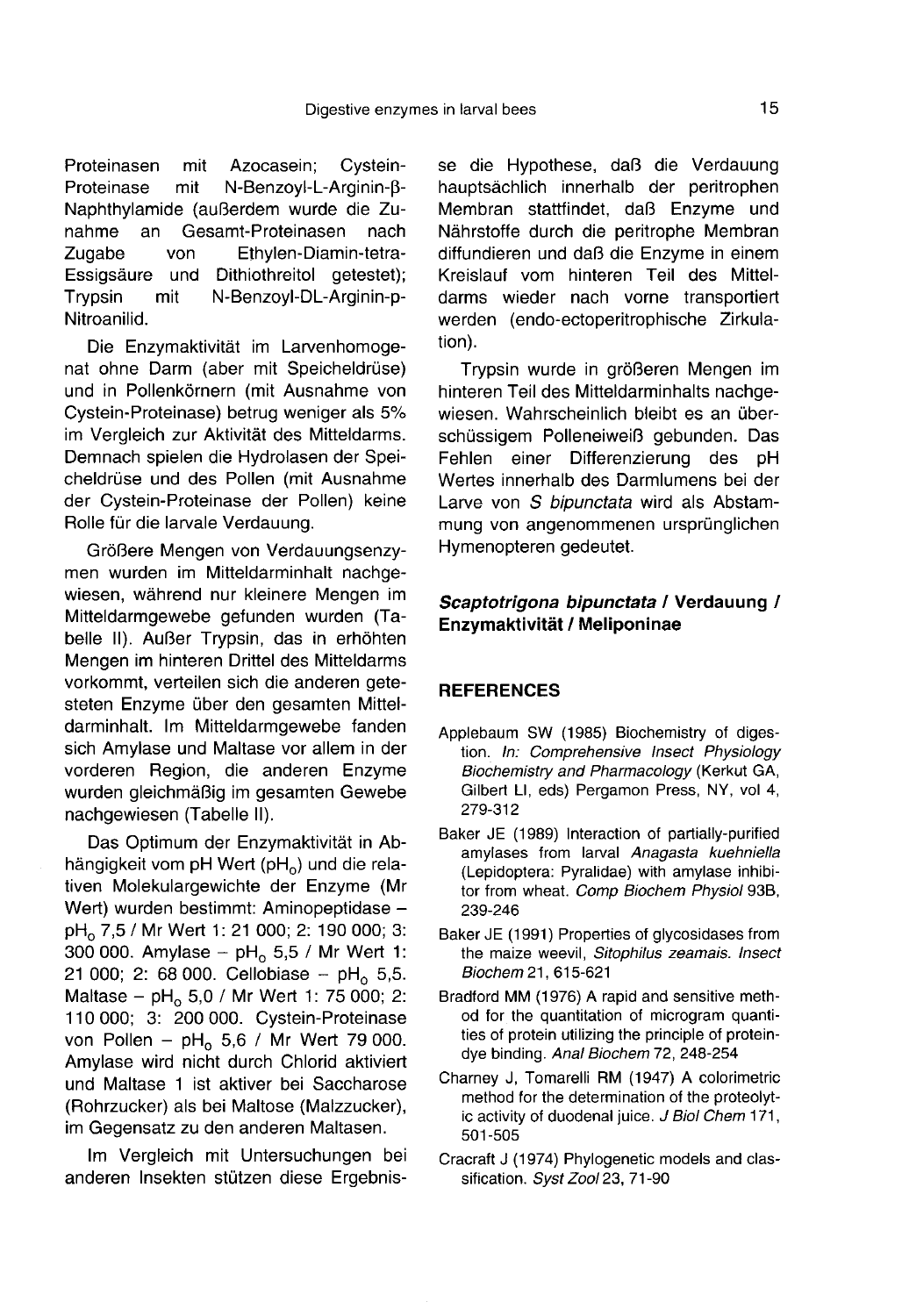- Crailsheim K (1988a) Intestinal transport of sugars in the honey bee (Apis mellifera L). J Insect Physiol 34, 839-845
- Crailsheim K (1988b) Transport of leucine in the alimentary canal of the honeybee (Apis mellifera L) and its dependence on season. J Insect Physiol 34, 1093-1100
- Cruz-Landim C, Mello RA (1981) Desenvolvimento e envelhecimento de larvas e adultos de Scaptotrigona postica Latreille (Hymenoptera: Apidae): aspectos histológicos e histoquímicos. Publ ACIESP São Paulo No 31, 1-117
- Dahlman B, Jany KD, Pfleiderer G (1978) The midgut endopeptidases of the honey bee (Apis mellifera): comparison of the enzymes in different ontogenetic stages. Insect Biochem 8, 203-211
- Davis BJ (1964) Disc electrophoresis. II. Methods and application to human serum proteins. Ann NY Acad Sci 121, 404-427
- Dahlqvist A (1968) Assay of intestinal disaccharidases. Anal Biochem 22, 99-107
- Erlanger BF, Kokowsky N, Cohen W (1961) The preparation and properties of two new chromogenic substrates of trypsin. Arch Biochem Biophys 95, 271-278
- Espinoza-Fuentes FP, Terra WR (1987) Physiological adaptations for digesting bacteria. Water fluxes and distribution of digestive enzymes in Musca domestica larval midgut. Insect Biochem 17, 809-817
- Ferreira C, Terra WR (1980) Intracellular distribution of hydrolases in midgut caeca cells from an insect with emphasis on plasma membrane-bound enzymes. Comp Biochem Physiol 66B, 467-473
- Ferreira C, Terra WR (1986) The detergent form of the major aminopeptidase from the plasma membrane of midgut caeca cells of Rhynchosciara americana (Diptera) larva. Comp Biochem Physiol 84B, 373-376
- Ferreira C, Ribeiro AF, Garcia ES, Terra WR (1988) Digestive enzymes trapped between and associated with the double plasmamembranes of Rhodnius prolixus posterior midgut cells. Insect Biochem 18, 521-530
- Giebel W, Zwilling R, Pfleiderer G (1971) The evolution of endopeptidases. XII. The proteolytic enzymes of the honey bee (Apis mellifera L). Comp Biochem Physiol 38B, 197-210
- Grogan DE, Hunt JH (1979) Pollen proteases: their potential role in insect digestion. Insect Biochem 9, 309-313
- Hedrick JL, Smith AJ (1968) Size and charge isomer separation and estimation of molecular weights of proteins by disc-electro-phoresis. Arch Biochem Biophys 126, 155-164
- Hopsu UK, Makinen KK, Glenner GG (1966) Purification of a mammalian peptidase selective for N-terminal arginine and lysine residues: aminopeptidase B. Arch Biochem Biophys 114, 557-566
- Huber RE (1975) The purification and study of a honey bee abdominal sucrase exhibiting unusual solubility and kinetic properties. Arch Biochem Biophys 186, 198-209
- Jimenez DR, Gilliam M (1989) Age-related changes in midgut ultrastructure and trypsin activity in the honey bee, Apis mellifera. Apidologie 20, 287-303
- Jimenez DR, Gilliam M (1990) Ultrastructure of ventriculus of the honey bee Apis mellifera (L): cytochemical localization of the acid phosphatase, alkaline phosphatase, and nonspecific esterase. Cell Tissue Res 261, 431-443
- Jordão BP, Terra WR (1991) Regional distribution and substrate specificity of digestive enzymes involved in terminal digestion in Musca domestica hind-midguts. Arch Insect Biochem Physiol 17, 157-168
- Klungness LM, Peng YS (1984) A histochemical study of pollen digestion in the alimentary canal of the honeybees (Apis mellifera L). J Insect Physiol 30, 511-521
- Kroon GH, van Praagh JP, Velthuis HHW (1974) Osmotic shock as a prerequisite to pollen digestion in the alimentary tract of the worker honeybee. J Apic Res 13, 177-181
- Lemos JA, Terra WR (1992) Soluble and membrane-bound forms of trypsin-like enzymes in Musca domestica larval midguts. Insect Biochem Mol Biol 22, 613-619
- Martin MM (1987) Invertebrate-Microbial Interactions: Ingested Fungal Enzymes in Anthropod Biology. Cornell University Press, Ithaca, NY
- Martin RG, Ames BN (1961) A method for determining the sedimentation behavior of enzymes: applications to protein mixtures. J Biol Chem 236, 1372-1379